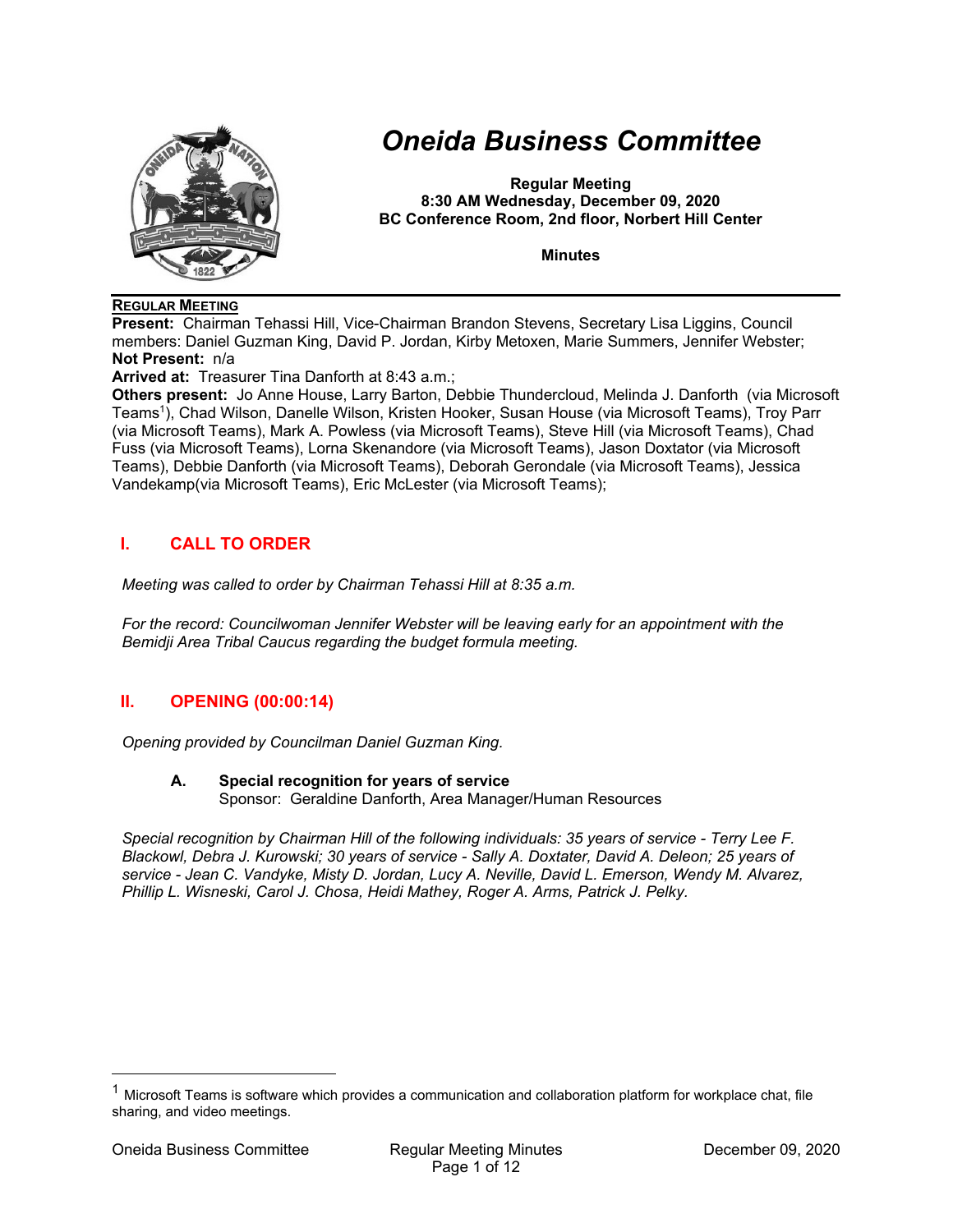## **III. ADOPT THE AGENDA (00:03:15)**

Motion by David P. Jordan to adopt the agenda with three (3) additions [1) add item VI.E. FY-2020 Indian Housing Block Grant; 2) add item VIII.E. 2020 Gaming Facility Inspections and reports; and 3) add item IX.C.6. Complaint BC DR08], seconded by Kirby Metoxen. Motion carried:

 Ayes: Daniel Guzman King, David P. Jordan, Lisa Liggins, Kirby Metoxen, Brandon Stevens, Marie Summers, Jennifer Webster Not Present: Tina Danforth

## **IV. OATH OF OFFICE (00:04:50)**

*Oath of office administered by Secretary Lisa Liggins. Jennifer Hill Kelley was present (via Microsoft Teams).* 

**A. Oneida Trust Enrollment Committee - Jennifer Hill-Kelley**  Sponsor: Lisa Liggins, Secretary

*Treasurer Tina Danforth arrived at 8:43 a.m.* 

### **V. MINUTES**

**A. Approve the November 24, 2020, regular Business Committee meeting minutes (00:06:26)**  Sponsor: Lisa Liggins, Secretary

Motion by Jennifer Webster to approve the November 24, 2020, regular Business Committee meeting minutes, seconded by Marie Summers. Motion carried:

 Ayes: Tina Danforth, Daniel Guzman King, David P. Jordan, Lisa Liggins, Kirby Metoxen, Brandon Stevens, Marie Summers, Jennifer Webster

### **VI. RESOLUTIONS**

**A. Adopt resolution entitled Industrial Hemp Law (00:07:30)**  Sponsor: David P. Jordan, Councilman

Motion by Daniel Guzman King to adopt resolution 12-09-20-A Industrial Hemp Law, seconded by Brandon Stevens. Motion carried: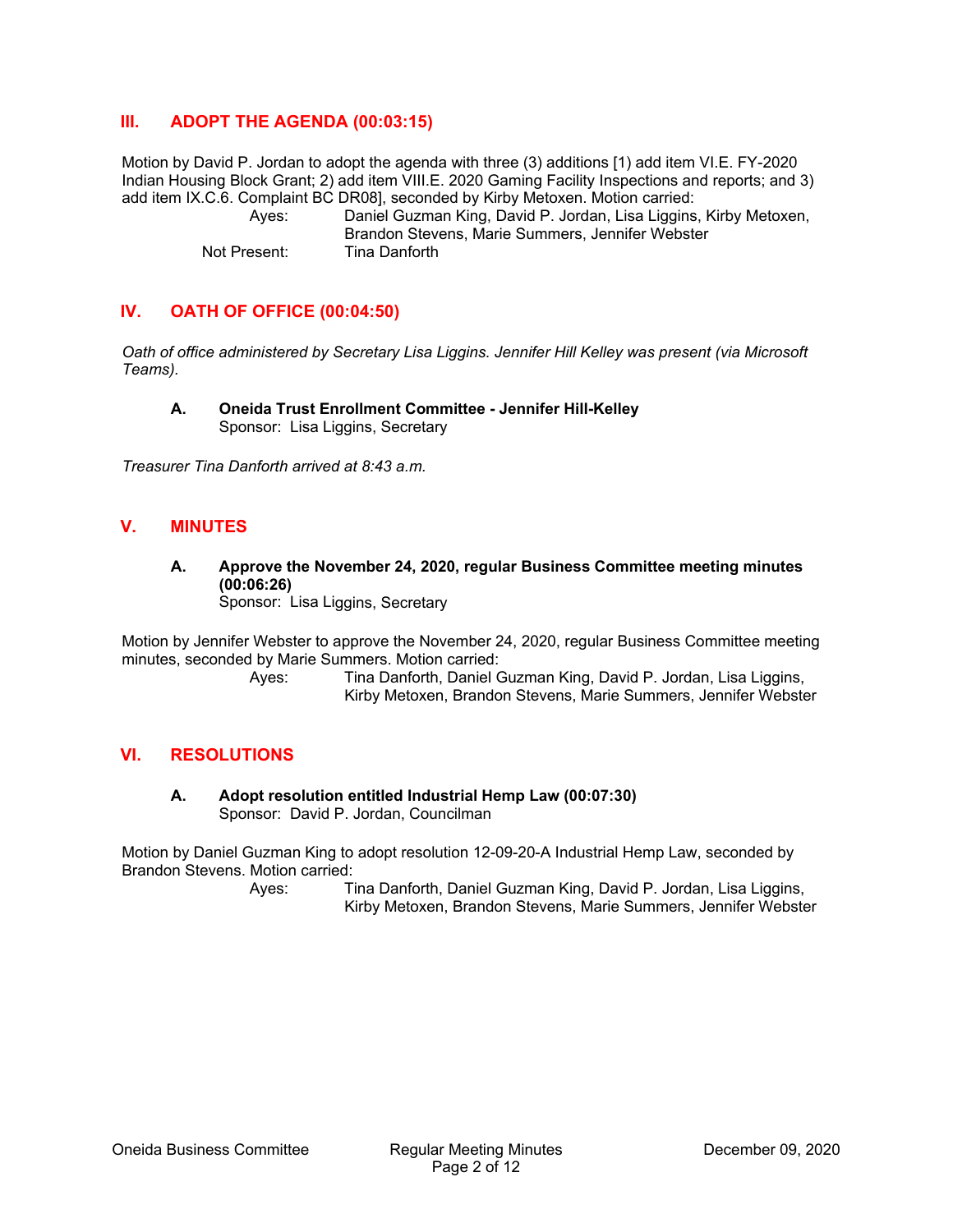### **B. Adopt resolution entitled Proclamation of Appreciation (00:18:07)**  Sponsor: David P. Jordan, Councilman

Motion by Jennifer Webster to adopt resolution 12-09-20-B Proclamation of Appreciation, seconded by Tina Danforth. Motion carried:

> Ayes: Tina Danforth, Daniel Guzman King, David P. Jordan, Lisa Liggins, Kirby Metoxen, Brandon Stevens, Marie Summers, Jennifer Webster

Motion by Daniel Guzman King that the Oneida Nation flag be raised at sunrise in honor of Charles F. Wheelock, that the flag be flown for one week, and that a tobacco burning be held where the flag and a copy of resolution # BC-12-09-20-B is presented to the family, seconded by David P. Jordan. Motion carried:

 Ayes: Tina Danforth, Daniel Guzman King, David P. Jordan, Lisa Liggins, Kirby Metoxen, Brandon Stevens, Marie Summers, Jennifer Webster

#### **C. Adopt resolution entitled Quarterly, Annual and Semi-Annual Reporting for Calendar Years 2020 and 2021 (00:21:48)**  Sponsor: Lisa Liggins, Secretary

Motion by Jennifer Webster to adopt resolution 12-09-20-C Quarterly, Annual and Semi-Annual Reporting for Calendar Years 2020 and 2021 with one (1) correction [in line 69, delete the first "shall"], seconded by David P. Jordan. Motion carried:

 Ayes: Tina Danforth, Daniel Guzman King, David P. Jordan, Lisa Liggins, Kirby Metoxen, Brandon Stevens, Marie Summers, Jennifer Webster

### **D. Adopt resolution entitled Extension of Declaration of Public Health State of Emergency Until January 12, 2021 (00:26:00)**  Sponsor: Tehassi Hill, Chairman

Motion by Jennifer Webster to adopt resolution 12-09-20-D Extension of Declaration of Public Health State of Emergency Until January 12, 2021, seconded by Kirby Metoxen. Motion carried:

 Ayes: Tina Danforth, Daniel Guzman King, David P. Jordan, Lisa Liggins, Kirby Metoxen, Brandon Stevens, Marie Summers, Jennifer Webster

### **E. Adopt resolution entitled FY20 Indian Housing Block Grant (00:26:32)**  Sponsor: Debbie Thundercloud, General Manager

Motion by David P. Jordan to adopt resolution 12-09-20-E FY20 Indian Housing Block Grant, seconded by Jennifer Webster. Motion carried: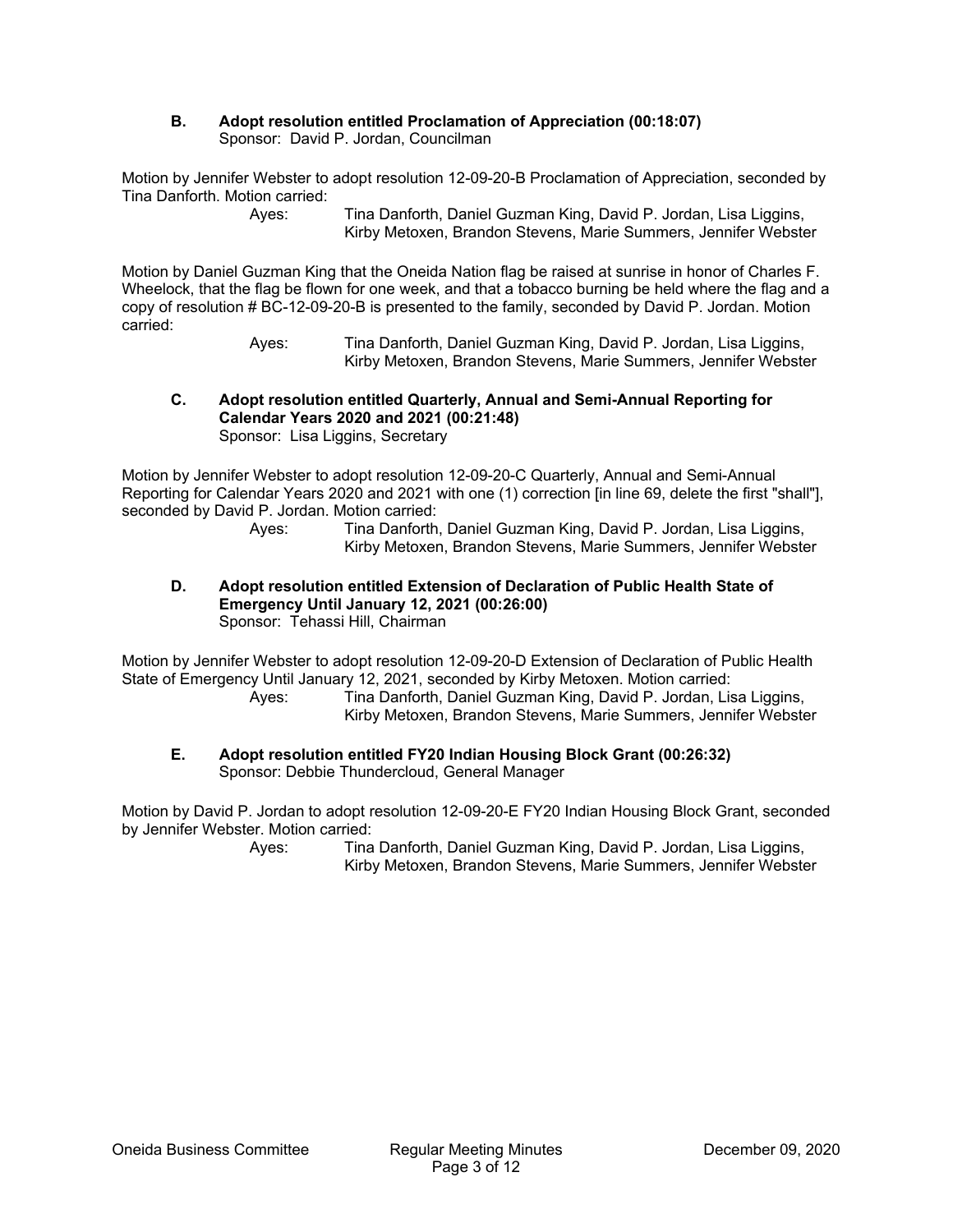# **VII. STANDING COMMITTEES**

### **A. LEGISLATIVE OPERATING COMMITTEE**

**1. Accept the November 4, 2020, regular Legislative Operating Committee meeting minutes (00:27:27)** 

Sponsor: David P. Jordan, Councilman

Motion by Brandon Stevens to accept the November 4, 2020, regular Legislative Operating Committee meeting minutes, seconded by Jennifer Webster. Motion carried:

> Ayes: Tina Danforth, Daniel Guzman King, David P. Jordan, Lisa Liggins, Kirby Metoxen, Brandon Stevens, Marie Summers, Jennifer Webster

### **VIII. NEW BUSINESS**

**A. Review the Special Election recommendation and determine next steps (00:28:02)**  Sponsor: Candace House, Chair/Oneida Election Board

Motion by Marie Summers to accept the Election Board's recommendation of a special election in July of 2021 and that Election Board will bring back a proposed date to a future Business Committee meeting, seconded by David P. Jordan. Motion carried:

 Ayes: Tina Danforth, Daniel Guzman King, David P. Jordan, Lisa Liggins, Kirby Metoxen, Brandon Stevens, Marie Summers, Jennifer Webster

*For the record: Secretary Lisa Liggins stated I appreciate the Election Board's recommendation and I thank them for their work on this. I do urge them to bring forward a date that is dependent upon the end of the Public Health State of Emergency rather than [a date] set in July. If we are able to get a vaccine and if we feel we are able to lift our Public Health State of Emergency, I'd rather see [the special election] done sooner, in May if possible. I want them to be aware of those other factors as they move forward.* 

*Councilwoman Jennifer Webster left 9:22 a.m.* 

**B. Review the Drop and Count (Chapter 12) Oneida Gaming Minimum Internal Controls and determine appropriate next steps (00:33:15)**  Sponsor: Mark A. Powless Sr., Chairman/Oneida Gaming Commission

Motion by Lisa Liggins to accept the notice of the Oneida Gaming Minimum Internal Controls for Drop and Count (Chapter 12) approved by the Oneida Gaming Commission on November 4, 2020 and to direct notice to the OGC there are no requested revisions under §501.6-14(d), seconded by Tina Danforth. Motion carried: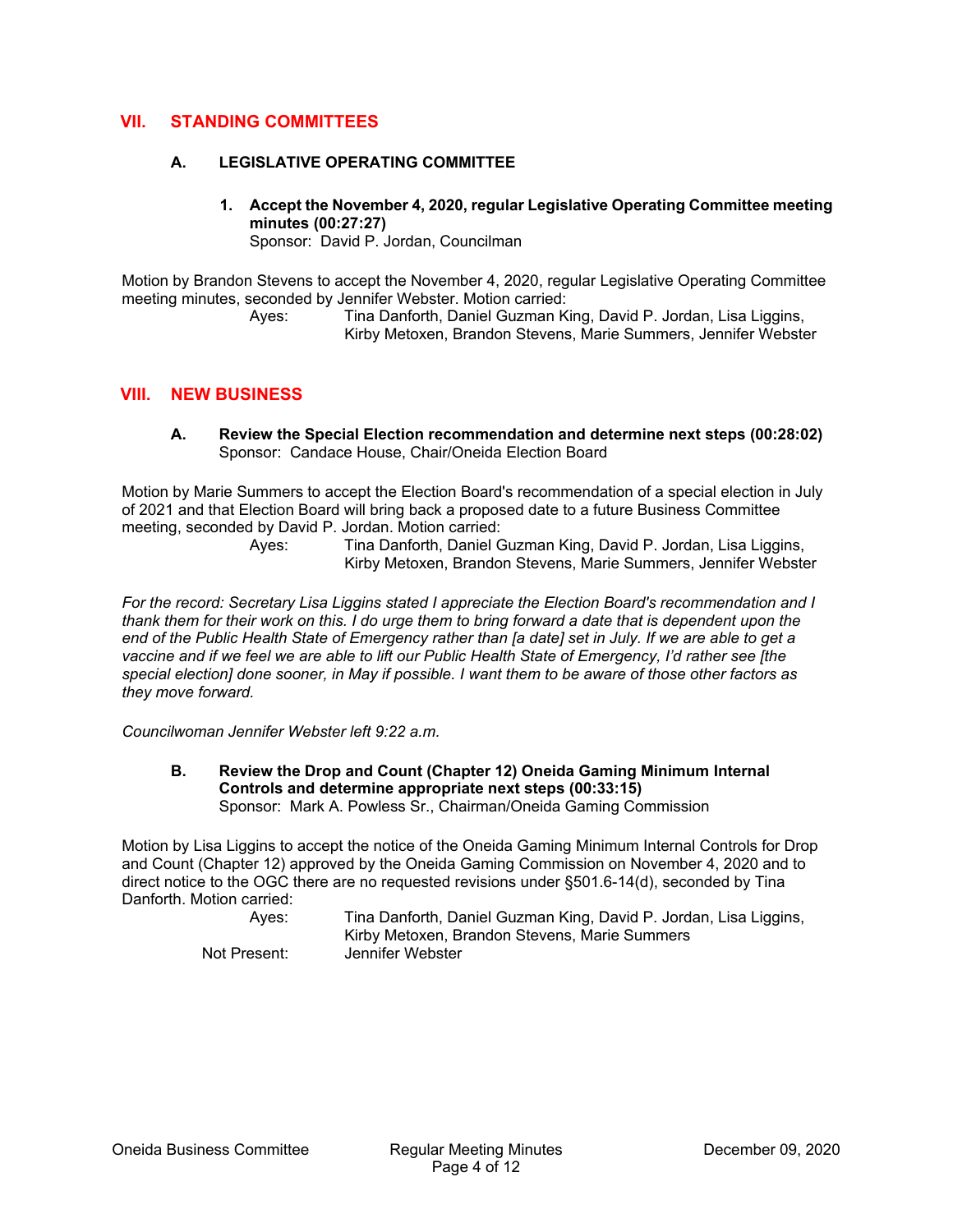**C. Review the Gaming Promotions and Player Tracking Systems (Chapter 6) Oneida Gaming Minimum Internal Controls and determine appropriate next steps (00:35:40)** 

Sponsor: Mark A. Powless Sr., Chairman/Oneida Gaming Commission

Motion by Tina Danforth to accept the notice of the Oneida Gaming Minimum Internal Controls for Gaming Promotions and Player Tracking Systems (Chapter 6) approved by the Oneida Gaming Commission on November 4, 2020 and to direct notice to the OGC there are no requested revisions under §501.6-14(d), seconded by David P. Jordan. Motion carried:

| .            |                                                                   |
|--------------|-------------------------------------------------------------------|
| Aves:        | Tina Danforth, Daniel Guzman King, David P. Jordan, Lisa Liggins, |
|              | Kirby Metoxen, Brandon Stevens, Marie Summers                     |
| Not Present: | Jennifer Webster                                                  |

**D. Enter the e-poll results into the record regarding the approved CRF Government Relief Funds request - nine file numbers (00:37:34)**  Sponsor: Lisa Liggins, Secretary

Motion by Lisa Liggins to enter the e-poll results into the record regarding the approved CRF Government Relief Funds request for nine file numbers: 11-4-004, 11-4-005, 11-4-006, 11-4-007, 11-4- 008, 11-6-009, 11-6-010, 11-5-011, and 11-5-012, seconded by Kirby Metoxen. Motion carried:

| Aves:        | Daniel Guzman King, David P. Jordan, Lisa Liggins, Kirby Metoxen,<br>Brandon Stevens, Marie Summers |
|--------------|-----------------------------------------------------------------------------------------------------|
| Abstained:   | Tina Danforth                                                                                       |
| Not Present: | Jennifer Webster                                                                                    |

*For the record: Secretary Lisa Liggins stated I'd just like to note that I support entering these e-poll results into the record, but I would like it noted that both [Councilwoman] Marie [Summers] and I opposed this action as noted in the materials.* 

*For the record: Treasurer Tina Danforth stated I'm abstaining because we don't have a definitive dollar amount on what is the balance of the CARES funds and is it the intent of the Committee to make a subsequent payment to the membership? We can't do so if we continue to allow expenditures. I don't have any opposition to the expenditures; I am very concerned we don't have a concrete balance at this point. There should be a concrete balance and if there is some tentative expenses they should be noted as tentative. That is my reason for abstaining.* 

Motion by Tina Danforth to direct the Covid Fund Coordinator to provide a tentative report of the CRF Government Relief Funds with the balance and tentative outstanding expenses on Friday and a final report of all expenses and a final balance on Monday morning, seconded by Marie Summers. Motion carried:

| Aves:        | Tina Danforth, Daniel Guzman King, David P. Jordan, Lisa Liggins, |
|--------------|-------------------------------------------------------------------|
|              | Kirby Metoxen, Brandon Stevens, Marie Summers                     |
| Not Present: | Jennifer Webster                                                  |

Motion by Lisa Liggins that the report be added to the Business Committee work session agenda for Tuesday, December 15, 2020, seconded by Kirby Metoxen. Motion carried:

| Ayes:        | Tina Danforth, Daniel Guzman King, David P. Jordan, Lisa Liggins, |
|--------------|-------------------------------------------------------------------|
|              | Kirby Metoxen, Brandon Stevens, Marie Summers                     |
| Not Present: | Jennifer Webster                                                  |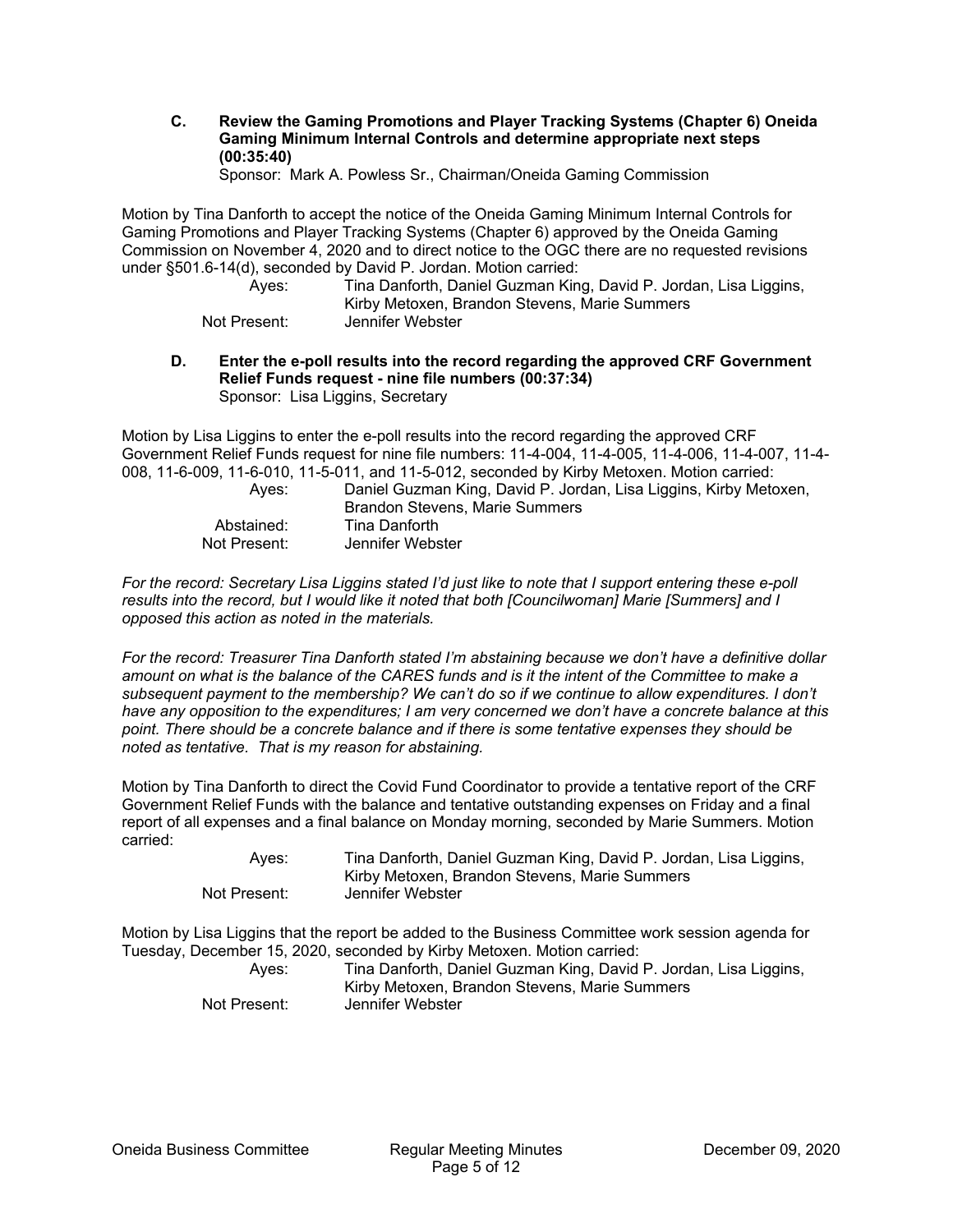# **E. 2020 Gaming Facility Inspection and reports (00:48:55)**

Sponsor: Debbie Thundercloud, General Manager

Motion by Lisa Liggins to approve the 2020 Gaming Facility Inspections and Reports and submit the approval to the Oneida Gaming Commission to issue the 2020 Oneida Nation Gaming Facilities Compliance letter to the State of Wisconsin, seconded by David P. Jordan. Motion carried:

 Ayes: Tina Danforth, Daniel Guzman King, David P. Jordan, Lisa Liggins, Kirby Metoxen, Brandon Stevens, Marie Summers Not Present: Jennifer Webster

# **IX. EXECUTIVE SESSION (00:48:48)**

Motion by Daniel Guzman King to go into executive session at 9:46 a.m., seconded by Brandon Stevens. Motion carried:

 Ayes: Tina Danforth, Daniel Guzman King, David P. Jordan, Lisa Liggins, Kirby Metoxen, Brandon Stevens, Marie Summers Not Present: Jennifer Webster

*The Oneida Business Committee, by consensus, recessed from 12:19 p.m. to 1:45 p.m.* 

*Chairman Tehassi Hill called the meeting to order at 1:45 p.m.* 

### *Roll call for the record:*

 *Present: Treasurer Tina Danforth; Chairman Tehassi Hill; Councilman Daniel Guzman King; Councilman David P. Jordan; Secretary Lisa Liggins; Councilman Kirby Metoxen; Vice- Chairman Brandon Stevens; Council Member Marie Summers; Councilwoman Jennifer Webster;* 

Motion by Lisa Liggins to come out of executive session at 4:11 p.m., seconded by Brandon Stevens. Motion carried:

 Ayes: Tina Danforth, Daniel Guzman King, David P. Jordan, Lisa Liggins, Kirby Metoxen, Brandon Stevens, Marie Summers, Jennifer Webster

### **A. REPORTS**

**1. Accept the Chief Counsel report (00:49:11)**  Sponsor: Jo Anne House, Chief Counsel

Motion by Marie Summers to accept the Chief Counsel report, seconded by Lisa Liggins. Motion carried: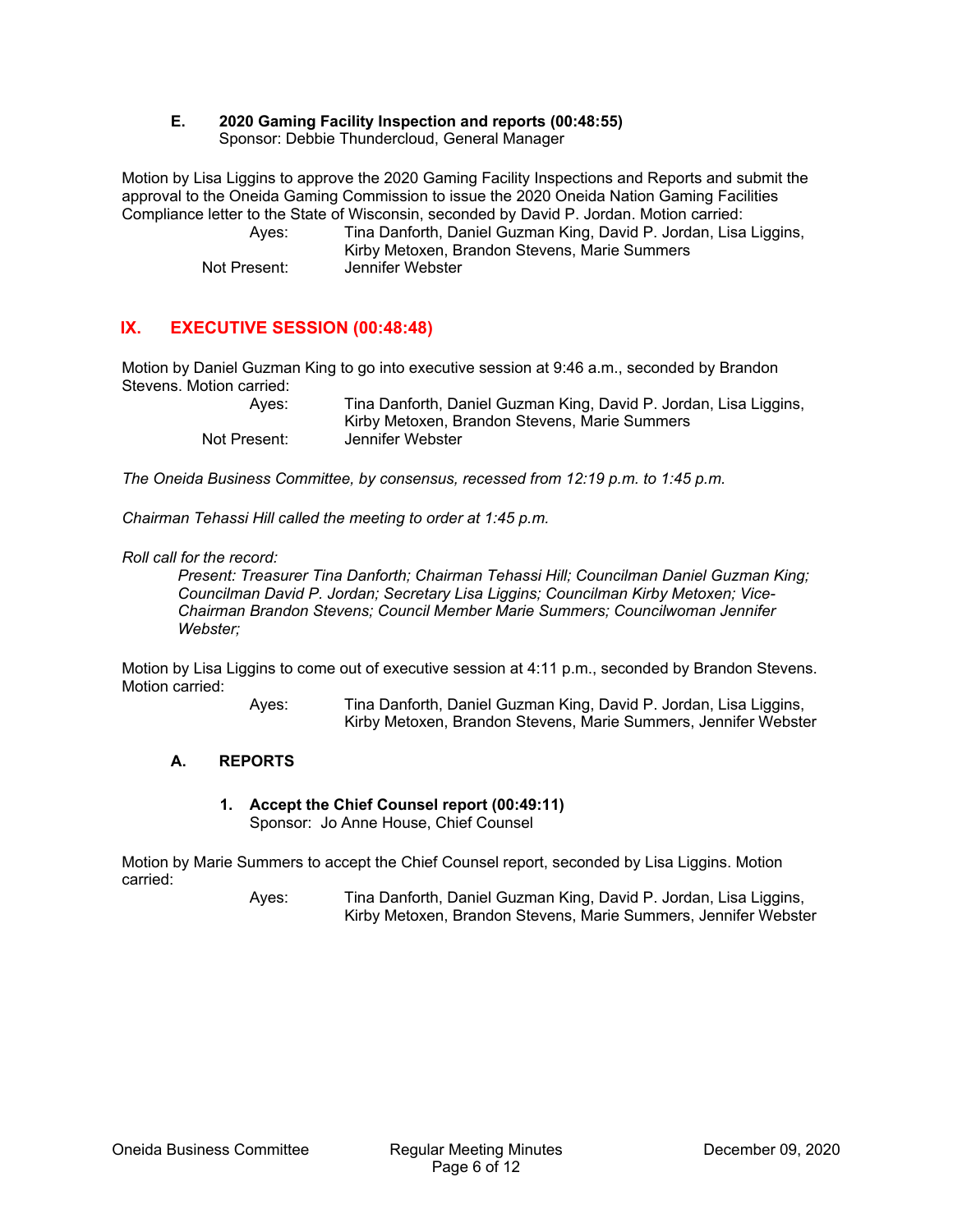### **2. Accept the General Manager report (00:49:27)**

Sponsor: Debbie Thundercloud, General Manager

Motion by Marie Summers to accept the General Manager report, seconded by Lisa Liggins. Motion carried:

 Ayes: Tina Danforth, Daniel Guzman King, David P. Jordan, Lisa Liggins, Kirby Metoxen, Brandon Stevens, Marie Summers, Jennifer Webster

Motion by Marie Summers to rescind application of resolution # BC-04-08-20-G, *Reducing the General Tribal Council Higher Education Scholarship Payments for FY2020 and FY2021*, and reinstating the full Higher Education Scholarship amounts to be effective prospectively with adoption of the Fiscal Year 2021 Budget, seconded by Lisa Liggins. Motion carried:

> Ayes: Tina Danforth, Daniel Guzman King, David P. Jordan, Lisa Liggins, Kirby Metoxen, Brandon Stevens, Marie Summers, Jennifer Webster

Motion by Jennifer Webster to deny prior approval of CRF Government Relief Funds # 09-04-022, seconded by Lisa Liggins. Motion carried:

 Ayes: Tina Danforth, Daniel Guzman King, David P. Jordan, Lisa Liggins, Kirby Metoxen, Brandon Stevens, Marie Summers, Jennifer Webster

#### **3. Accept the Human Resources FY-2020 4th quarter executive report (00:50:16)**  Sponsor: Geraldine Danforth, Area Manager/Human Resources

Motion by Kirby Metoxen to accept Human Resources FY-2020 4th quarter executive report, seconded by Marie Summers. Motion carried:

> Ayes: Tina Danforth, Daniel Guzman King, David P. Jordan, Lisa Liggins, Kirby Metoxen, Brandon Stevens, Marie Summers, Jennifer Webster

### **B. AUDIT COMMITTEE**

**1. Accept the October 15, 2020, regular Audit Committee meeting minutes (00:50:29)** 

Sponsor: David P. Jordan, Councilman

Motion by Jennifer Webster to accept the October 15, 2020, regular Audit Committee meeting minutes, seconded by Marie Summers. Motion carried:

> Ayes: Tina Danforth, Daniel Guzman King, David P. Jordan, Lisa Liggins, Kirby Metoxen, Brandon Stevens, Marie Summers, Jennifer Webster

**2. Accept the Bingo compliance audit and lift the confidentiality requirement (00:50:43)** 

Sponsor: David P. Jordan, Councilman

Motion by David P. Jordan to accept the Bingo compliance audit and lift the confidentiality requirement, seconded by Marie Summers. Motion carried: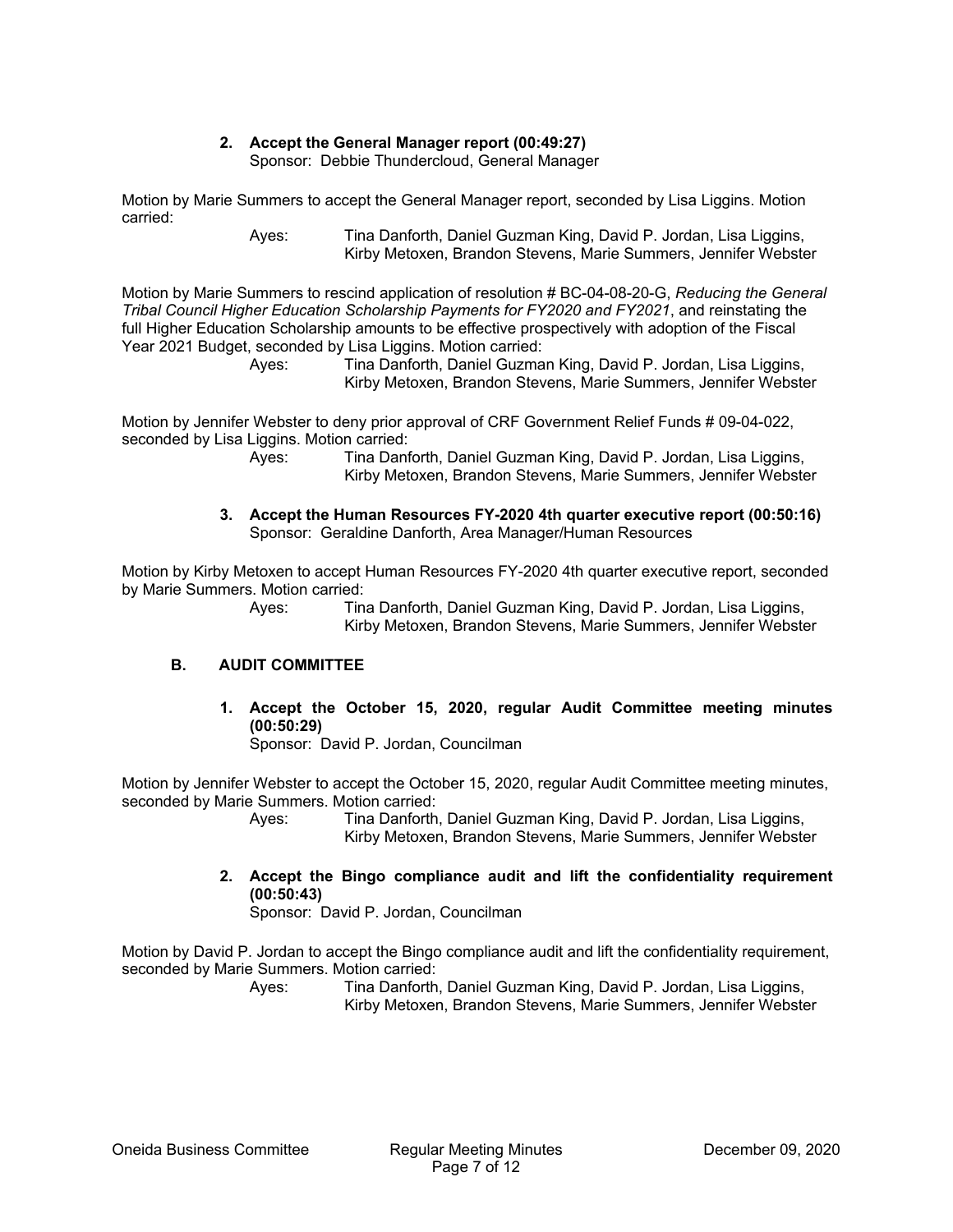**3. Accept the Complimentary Services or Items compliance audit and lift the confidentiality requirement (00:51:02)** 

Sponsor: David P. Jordan, Councilman

Motion by Jennifer Webster to accept the Complimentary Services or Items compliance audit and lift the confidentiality requirement, seconded by Marie Summers. Motion carried:

 Ayes: Tina Danforth, Daniel Guzman King, David P. Jordan, Lisa Liggins, Kirby Metoxen, Brandon Stevens, Marie Summers, Jennifer Webster

**4. Accept the Drop and Count compliance audit and lift the confidentiality requirement (00:51:20)**  Sponsor: David P. Jordan, Councilman

Motion by David P. Jordan to accept the Drop and Count compliance audit and lift the confidentiality

requirement, seconded by Kirby Metoxen. Motion carried:

 Ayes: Tina Danforth, Daniel Guzman King, David P. Jordan, Lisa Liggins, Kirby Metoxen, Brandon Stevens, Marie Summers, Jennifer Webster

**5. Accept the Drop and Count Class II Poker & Kiosk compliance audit and lift the confidentiality requirement (00:51:35)** 

Sponsor: David P. Jordan, Councilman

Motion by Kirby Metoxen to accept the Drop and Count Class II Poker & Kiosk compliance audit and lift the confidentiality requirement, seconded by David P. Jordan. Motion carried:

 Ayes: Tina Danforth, Daniel Guzman King, David P. Jordan, Lisa Liggins, Kirby Metoxen, Brandon Stevens, Marie Summers, Jennifer Webster

**6. Accept the Player Tracking compliance audit and lift the confidentiality requirement (00:51:52)** 

Sponsor: David P. Jordan, Councilman

Motion by Jennifer Webster to accept the Player Tracking compliance audit and lift the confidentiality requirement, seconded by David P. Jordan. Motion carried:

 Ayes: Tina Danforth, Daniel Guzman King, David P. Jordan, Lisa Liggins, Kirby Metoxen, Brandon Stevens, Marie Summers, Jennifer Webster

**7. Accept the Table Games compliance audit and lift the confidentiality requirement (00:51:58)** 

Sponsor: David P. Jordan, Councilman

Motion by David P. Jordan to accept the Table Games compliance audit and lift the confidentiality requirement, seconded by Kirby Metoxen. Motion carried: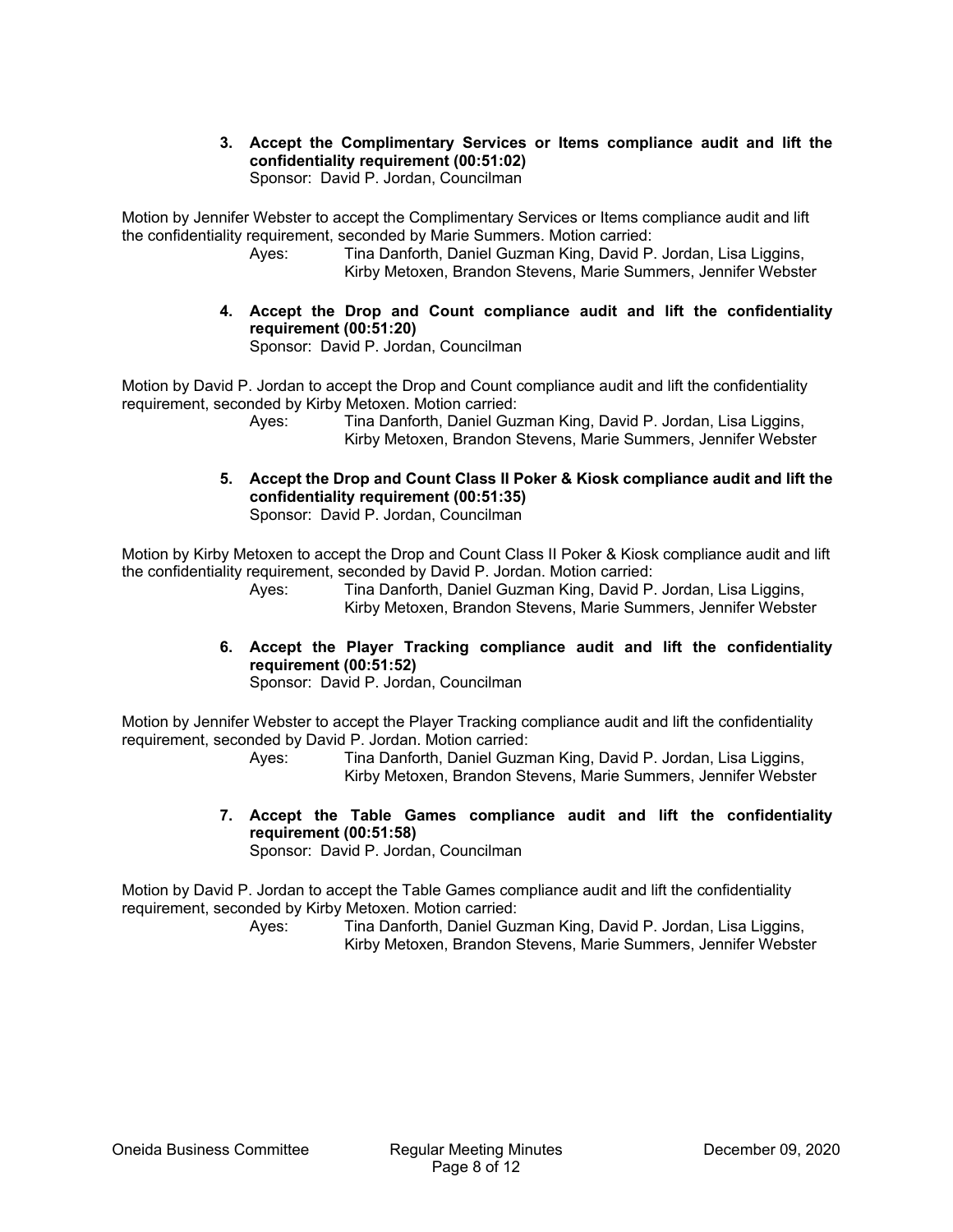**8. Accept the Title 31 compliance audit and lift the confidentiality requirement (00:52:15)** 

Sponsor: David P. Jordan, Councilman

Motion by David P. Jordan to accept the Title 31 compliance audit and lift the confidentiality requirement, seconded by Jennifer Webster. Motion carried:

- Ayes: Tina Danforth, Daniel Guzman King, David P. Jordan, Lisa Liggins, Kirby Metoxen, Brandon Stevens, Marie Summers, Jennifer Webster
- **9. Accept the Gaming Contracts compliance/financial audit and lift the confidentiality requirement (00:52:24)**  Sponsor: David P. Jordan, Councilman

Motion by David P. Jordan to accept the Gaming Contracts compliance/financial audit and lift the confidentiality requirement, seconded by Marie Summers. Motion carried:

 Ayes: Tina Danforth, Daniel Guzman King, David P. Jordan, Lisa Liggins, Kirby Metoxen, Brandon Stevens, Marie Summers, Jennifer Webster

**10. Accept the Green Bay Packers Ticket & Merchandise Distribution follow-up audit and lift the confidentiality requirement (00:52:33)**  Sponsor: David P. Jordan, Councilman

Motion by Jennifer Webster to accept the Green Bay Packers Ticket & Merchandise Distribution followup audit and lift the confidentiality requirement, seconded by Marie Summers. Motion carried: Ayes: Tina Danforth, Daniel Guzman King, David P. Jordan, Lisa Liggins,

Kirby Metoxen, Brandon Stevens, Marie Summers, Jennifer Webster

**11. Accept the Enterprise Division - Retail performance assurance audit and lift the confidentiality requirement (00:52:36)**  Sponsor: David P. Jordan, Councilman

Motion by David P. Jordan to accept the Enterprise Division - Retail performance assurance audit and lift the confidentiality requirement, seconded by Marie Summers. Motion carried:

 Ayes: Tina Danforth, Daniel Guzman King, David P. Jordan, Lisa Liggins, Kirby Metoxen, Brandon Stevens, Marie Summers, Jennifer Webster

**12. Accept the Human Resource Department Hiring and Compensation performance assurance audit and lift the confidentiality requirement (00:52:40)**  Sponsor: David P. Jordan, Councilman

Motion by Jennifer Webster to accept the Human Resource Department Hiring and Compensation performance assurance audit and lift the confidentiality requirement, seconded by Marie Summers. Motion carried: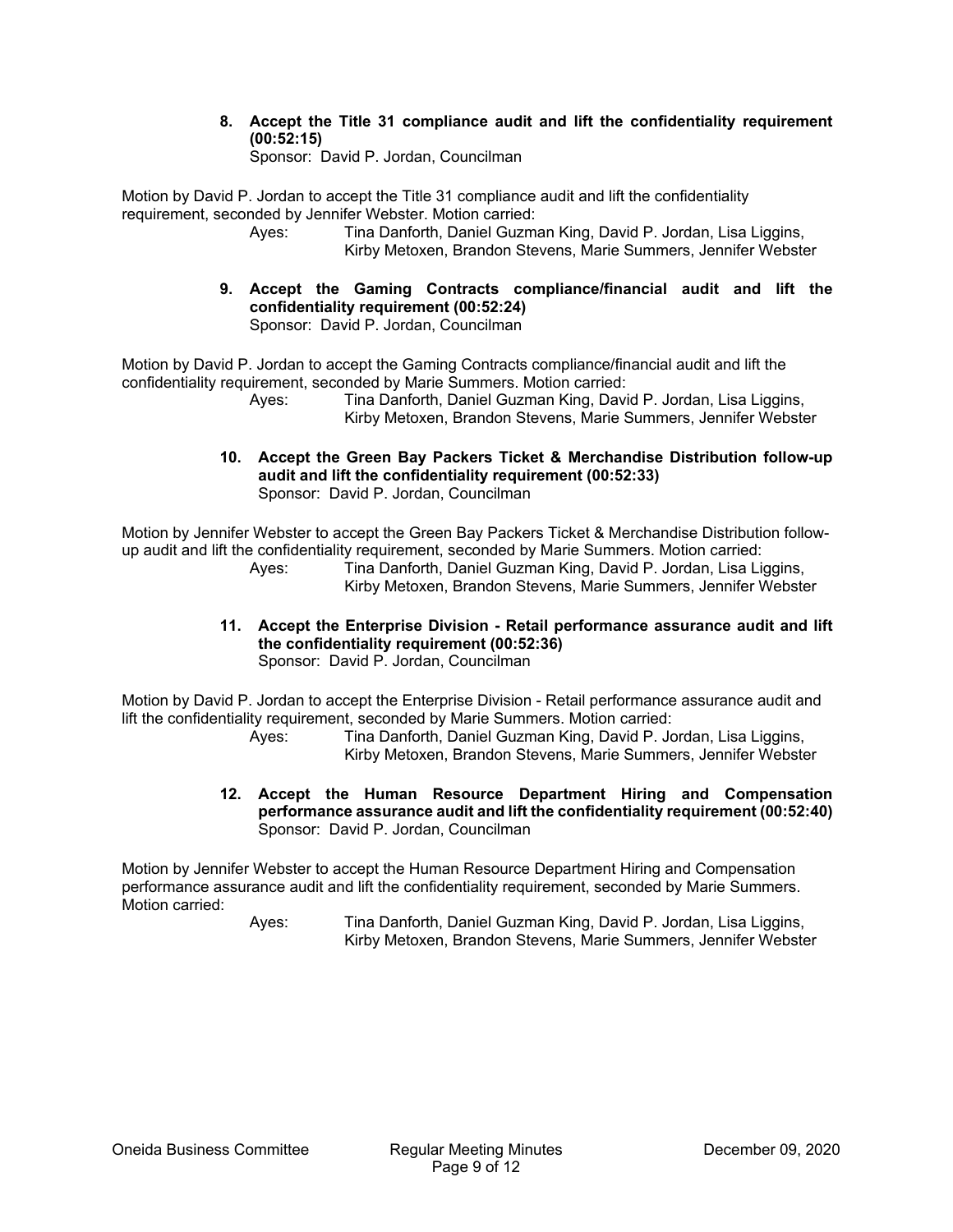### **13. Accept the Blackjack Rules of Play compliance audit and lift the confidentiality requirement (00:52:45)**

Sponsor: David P. Jordan, Councilman

Motion by Kirby Metoxen to accept the Blackjack Rules of Play compliance audit and lift the confidentiality requirement, seconded by Marie Summers. Motion carried:

- Ayes: Tina Danforth, Daniel Guzman King, David P. Jordan, Lisa Liggins, Kirby Metoxen, Brandon Stevens, Marie Summers, Jennifer Webster
- **14. Accept the Craps Rules of Play compliance audit and lift the confidentiality requirement (00:52:54)**  Sponsor: David P. Jordan, Councilman

Motion by Jennifer Webster to accept the Craps Rules of Play compliance audit and lift the confidentiality requirement, seconded by Marie Summers. Motion carried:

 Ayes: Tina Danforth, Daniel Guzman King, David P. Jordan, Lisa Liggins, Kirby Metoxen, Brandon Stevens, Marie Summers, Jennifer Webster

**15. Accept the EZ Baccarat Rules of Play compliance audit and lift the confidentiality requirement (00:53:04)**  Sponsor: David P. Jordan, Councilman

Motion by David P. Jordan to accept the EZ Baccarat Rules of Play compliance audit and lift the confidentiality requirement, seconded by Marie Summers. Motion carried:

 Ayes: Tina Danforth, Daniel Guzman King, David P. Jordan, Lisa Liggins, Kirby Metoxen, Brandon Stevens, Marie Summers, Jennifer Webster

#### **16. Accept the Mississippi Stud Rules of Play compliance audit and lift the confidentiality requirement (00:53:15)**  Sponsor: David P. Jordan, Councilman

Motion by David P. Jordan to accept the Mississippi Stud Rules of Play compliance audit and lift the confidentiality requirement, seconded by Marie Summers. Motion carried:

 Ayes: Tina Danforth, Daniel Guzman King, David P. Jordan, Lisa Liggins, Kirby Metoxen, Brandon Stevens, Marie Summers, Jennifer Webster

**17. Accept the Three Card Poker Rules of Play compliance audit and lift the confidentiality requirement (00:53:22)**  Sponsor: David P. Jordan, Councilman

Motion by Jennifer Webster to accept the Three Card Poker Rules of Play compliance audit and lift the confidentiality requirement, seconded by David P. Jordan. Motion carried: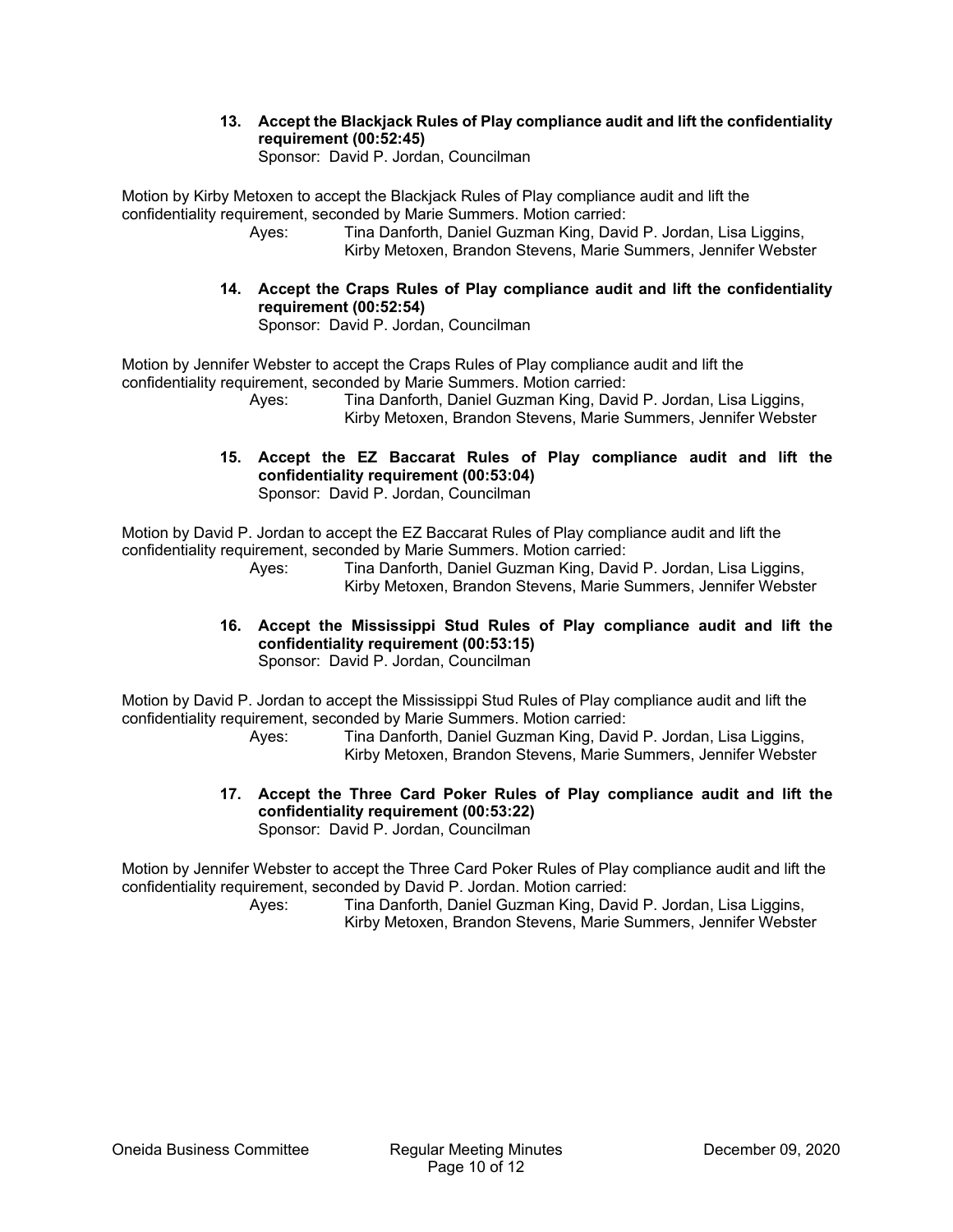### **C. NEW BUSINESS**

**1. Review the recall request and determine next steps - Investigations and License Department (00:53:27)** 

Sponsor: Mark A. Powless Sr., Chairperson/Oneida Gaming Commission

Motion by Lisa Liggins to approve the recall request from the Investigations and License Department for one (1) Investigator, seconded by Jennifer Webster. Motion carried:

> Ayes: Tina Danforth, Daniel Guzman King, David P. Jordan, Lisa Liggins, Kirby Metoxen, Brandon Stevens, Marie Summers, Jennifer Webster

**2. Review the employment request and determine next steps - Gaming Custodial (00:54:10)** 

Sponsor: Louise Cornelius, Gaming General Manager

Motion by David P. Jordan to authorize, in accordance with §121.8-3(a) of the Budget Management and Control law, the extension of the Gaming Ambassador Cleaning Program for six (6) months ending the last day for June 2021 and that total Gaming employees not exceed the allotted FTEs (Fulltime Equivalents), seconded by Jennifer Webster. Motion carried:

 Ayes: Tina Danforth, Daniel Guzman King, David P. Jordan, Lisa Liggins, Kirby Metoxen, Brandon Stevens, Marie Summers, Jennifer Webster

### **3. Review the posting request and determine next steps - Management Information Systems (00:54:47)**

Sponsor: Debbie Thundercloud, General Manager

Motion by Lisa Liggins to approve the posting request from Management Information Systems for one (1) Business Intelligence Analyst and one (1) Senior Programmer Analyst, seconded by Kirby Metoxen. Motion carried:

 Ayes: Tina Danforth, Daniel Guzman King, David P. Jordan, Lisa Liggins, Kirby Metoxen, Brandon Stevens, Marie Summers, Jennifer Webster

**4. Review the recall request and determine next steps - Chief Financial Officer (00:55:13)** 

Sponsor: Larry Barton, Chief Financial Officer/Finance Division

Motion by Lisa Liggins to approve the recall request from the Chief Financial Officer for one (1) Interim Director of Purchasing on a temporary basis, seconded by Jennifer Webster. Motion carried: Ayes: Tina Danforth, Daniel Guzman King, David P. Jordan, Lisa Liggins,

Kirby Metoxen, Brandon Stevens, Marie Summers, Jennifer Webster

### **5. Review and consider request from BC DR14 (00:55:35)**

Sponsor: Jessica Vandekamp, Employee Relations Representative

Motion by David P. Jordan to accept the discussion as information and defer to the December 15, 2020, Business Committee work session, seconded by Lisa Liggins. Motion carried: Ayes: Tina Danforth, Daniel Guzman King, David P. Jordan, Lisa Liggins, Kirby Metoxen, Brandon Stevens, Marie Summers